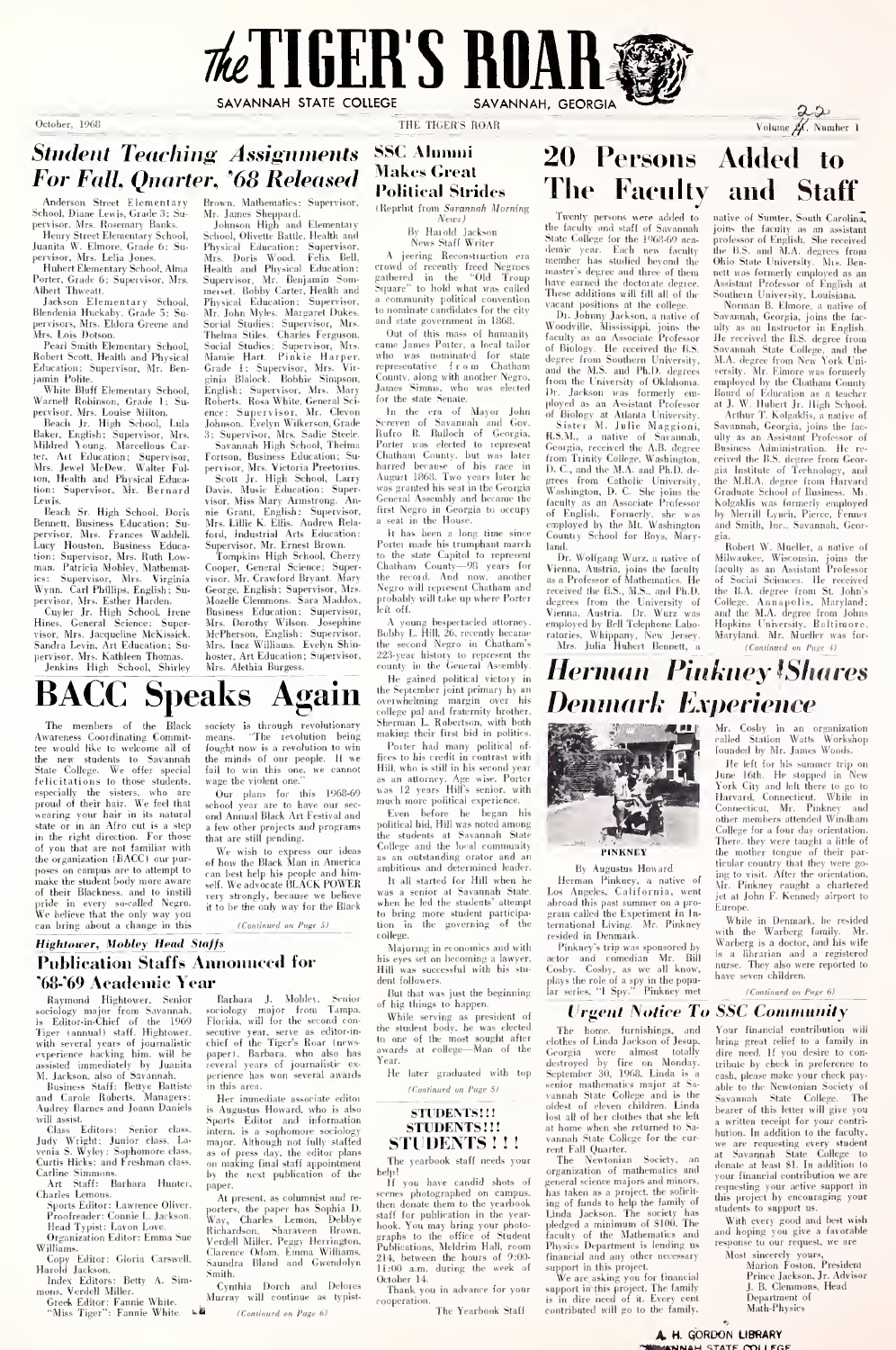Typists

### THE TIGER'S ROAR

## **Top Ten Soul Sounds Around Savannah State**

In a survey of the Top Ten<br>records. I got the opinions of nine



THE TIGER'S ROAR STAFF

Barbara J Mobley, Editor-in-Chief

## Are You Helping George C. Wallace Win the Election?

This country the American public ages to the political spectrum of the spectrum of the spectrum of the spectrum of the spectrum of the spectrum of the spectrum of the spectrum of the spectrum of the spectrum of the spectr

real on the control of the specific properties. The control of the specific properties of the specific properties of the specific properties of the value of the specific properties of the value of the specific properties realize that Walber is an irreducinal mean and just the such<br>transport in (1) lifely for example) once in power there will be such<br>that the public can do to check his power. Not easy that the such takes<br>the position to fo make the world a difficult place to continue our existence. George Wallace is not only dangerous our present form of coto the Black evidence. George Wallace is not only diagerous to the Black Man<br>hal to every man: because anything that he does to hurt the Black Man<br>will without a doubt hurt every erizer in this country.<br>For pick of South Hard Nissan of

Bettye Anne Battiste

### **Upward Bound Progresses** By Crystal Johnson

"Upward Bound motivate.

- The poor student to strive<br>The high school to teach<br>The college to admit
- 

*The coltrege to admit to respond*<br>The community to respond<br>Toward Bound, an educational<br>experience which motivated dis-<br>advantaged high school studients<br>to obtaining a college education.<br>Assumed the war on poerty,

inistered by the Federal Of-<br>of Economic Opportunity. fire of Economic Opportunny<br>which involves the student's total which involves the student's total<br>environment and the higgest prob-<br>lem of all, their own self-con-<br>fidence, dulues the war on talent<br>waste. Upward Bound is lighting sparks parks all over America. in<br>solated rural hollows and teeming streets, in the minds and city mittions of teens.<br>Here at SSC, the classes for the

Figure and Polen on Saturday.<br>September 14, at 8:45 A.M. These classes adjourn at 1:30. At present<br>there are 74 Upward Bounders in<br>the three major classes of English. Mathematics and Great Issues.<br>Their electives are French.<br>Physical Science, Typing and Art.

I think that the dorm director should be informed that the young<br>ladies should be able to take<br>showers after 11:15 P.M., since snowers after 11:10 F.M., since<br>we are paying to stay in the<br>dorms. It should be O.K. if we are in our rooms for check.<br>Water Lover

As members of the Exclusion As members of the Freshman Up<br>class, there are 27 summer Up<br>ward Bounders enrolled. The<br>faculty and staff roster includes:<br>Director: Alts. Elia W. Fisher<br>Se-retary: Mrs. Willie M. Rob-

Guidance Director: Mr. Daniel

Wright, Jr. right, Jr.<br>Coordinator - Instructor, Com

Coordinater - Instructor, Communication : M1. Robert Holt<br>Coordinator - Instructor, Great<br>Issues: Mrs. Wilhelmenia A. Dean<br>Instructor - Physical<br>Nr. Walter W. Leftwich

structor - French: Miss Althea  $Morton$ 

 $<sub>l</sub>$  instructor</sub> Communication

Instructor - Communication:<br>Mrs. Abbie Jordan, Miss Virginia<br>Hudson, and Mr. Otis Mitchell<br>Instructor - Mathematics: Mrs.<br>Jacquelyn Byers and Miss Joyce  $\frac{1}{2}$ 

vasningcon<br>- Instructor - Great Issues: Miss<br>\da Simpkins and Mrs. Mamic Hart

Hart<br>- Tutor Counselors are Claudette<br>- Ogden, Yvonne Jackson, Jerry<br>- Dukes, James Taylor and Ina **Rosier** 

### CRIPES

To the newspaper staff, there is<br>a girl on your staff that I like<br>very much. I tried to go with her<br>this summer, but she had a hoy-<br>triend. She wrote a definite cannot<br>wise column this summer, she will pus column this summer, she's<br>from Florida and she lives in Les-<br>ter Hall. Thank you. John From the Editor's Desk



October, 1968

## **What A Way To Begin?**

 $\label{eq:2} \begin{array}{ll} \textbf{Quatter, after quatter after misetable quater the new and co-} \\ \textbf{time states of a  
variance of the system, State are inevitably submitted to that the \\ ``Geag''-eigen'' coefficients of registration. Being 'fit' optimization, use that name students have students are quater or next year. Putting it truthfully, things never get better to the misforture of the subcrit. \\ \end{array}$ 

get better the initial<br>variety the studiestic and causes the courses of the studies of the results<br>of the law location of the studies of the studies of the studies of the<br>studies of the studies of the studies of the studi

Worse still, try sitting in on a class until your schedule is straight-<br>ened out and have a ridiculous faculty member tell you that you can't<br>sit in their class, due to the impression offer students might get because sit-in their class, due to the impression other students implified to our presence. So you missed your first day of classes, simply because your schedule wasn't straight. So What? Is the expressed attitude of some instructors, forgetting all the time, that they were once students going through this hectic process?

going through this hecker precess of eventualized by computerizing registration [Fig.Deal]—Lousing ore compared the last of the specific preceding the specific specific specific specific specific specific specific specific

regions in statement experiment of even twenty bouts.<br>The simulation is well aware of this circle local and the submitted on is well aware to the<br>been done to improve it. at least since Fall 1966. Basically, Johing has<br>be a lat. b of personnel and organization is the Key to our pronom. What SSC needs is a new system of registration, which will lessen the strain on all involved. However, if the administration just can't find an improvement o

 $F + C + T = TD + SU!$ 

At any rate—"Fighting" lines for hours  $+$  closed classes  $+$  trips across campus to and from advisors. Dean of Faculty and Registrar's office  $=$  thorough disgust and student unres!

Barbara J. Mobley. Editor

### **The Essence of Learning** By Cordell Welcome

My experience this summer at Harvard University conveyed to a My experience this summer at Harvard University conveyed to meet<br>the line time meaning of learning in our vessly revolutionized world. As a<br>result of my course of such, Thave heceme more aware of my black-<br>measured in mea that not related to science

that not related to science.<br>As for you, my black brothers and sisters at S.S.C., I wish to erase<br>the so-called intellectual superiority of whites: by letting you know that<br>it is the result of erapsure that they get ahead. a mym. precase 1 am a novng proot that we too can be exposed. I would<br>like to think of myself as having come, seen and conquered: for 1<br>acquired that which I came to get—"knowledge." We are sleeping<br>alms of this changing w

### **College Student's Poetry Anthology** The NATIONAL POETRY PRESS

announces<br>The closing date for submission of manuscripts by College Students is November 5

ANY STUDENT attending either junior or senior college is eligible AN STUDENT alternating other pum<br>one of sensor college is equivalent in the sense of the state<br> $\sim$  to substitute and the sense of the state<br>of the state person mast her PIFED or PRINTED on a separate sheet, and for<br> $\sim$ 

**NATIONAL POETRY PRESS** 

Los Angeles, Calif. 90034 3210 Selby Avenue

### **Wright Hall News** of and inned from Page 31

dent: Thomas Morgan, Vice-President; Johnny McFadden, Secretary; Henry Everson, Treas-<br>urer; David Peacock, Assistant Treasurer: David Fove, Reporter: and Eddie Tonchand, Assistant Reporter

The councilnen include: Rayand Fletcher, 1st floor: James Walker, 1st floor; Ralph Under-<br>wood. 2nd floor: Willie Cason. 2nd floor; Donald Adams, 2nd floor: Charles Lemmon, 2nd floor:<br>and Rudolf Daniels, 3rd floor. The new dormitory reporter for<br>this year is a native of Atlantic The new dormitory re this year is a native of Atlantic<br>City, New Jersey. He graduated<br>from Atlantic City High School<br>He was active in many activities<br>Assisting the dormitory direct

tor, Mrs. Johnson, is Reverent H. has done an excellent job in han-<br>dling the men in Wright Hall. He is firm, but fair, and gentle at all<br>times; you can always find him<br>around the dorm when you need him

...<br>This year Wright Hall is to method

t don't fike the joes of paying<br>room deposit, then when I get or<br>campus the dean tells me I have stay off campus. I think they should send letters to you in th mail, so you can make plans be  $\frac{\text{mean}}{\text{fore you come}}$ . L M

Jesne Graham

The brothers of Alpha Phi<br>Alpha Fraternity should give me more time with one of the suhinx men from one of the Caroli

contusting mar incre shown in<br>better system of organization.<br>Mary F. Giles

5. Love Makes A Woman —<br>Barbara Acklin.<br>6. Girls Can't Do What the<br>Guys Do — Betty Wright.<br>7. I've Got Dreams To Remem-

Grangeville — Martin Gayer, 1981<br> 1982 - The Barry Counter (1982)<br> 1984 - Robert Prince Harton, 1984 - Robert Prince Translation<br> 1985 - Robert Prince Translation (1988)<br> 1985 - Robert Barry Translation (1988)<br> 1985 - Rob

Proud smash has been on top since it was first played. Because of its<br>holy in waking ny "RLACK tt was tirst played. Because of its<br>help in waking up "BLACK<br>AMERICA." it'll probably be on<br>top for quite a while. So until<br>next month, "Say It Loud, I'm<br>Black and I'm Proud."

**GRIPES** Compared to last year, the cafe-<br>teria's conditions are better about<br>serving food. Congratulations to<br>the cafeteria staff for such a for such<br>t. C. & D. the cateteria sum ...<br>marked improvement.

There should be more activities on campus for the amount of student activity fee we pay.<br>Rosie Joyce

I don't like the idea of paying

The administration and staff should set up a new system for<br>registration instead of having to<br>go through a long process.

Lonely

The process of registration is<br>onfusing and there should be a

Odom, Carol Newsome

## By Augustus Howard ......Barbara A. Harris

young ladies whom FII refer to as<br>my Panel of Rec-Perts. The panel<br>consists of Barhara Camp, my Panel of Re-Perers, ane panel<br>roanists of Barhara Camp,<br>Jacquelyn Royd, Joyce Davis.<br>Martha Jackson, Etta Anderson,<br>Barhara Newart, Joyce Ann Perry.<br>Velma Walker, Buby Smith, and<br>Jsolene Cooper. In coming to a<br>decision, came out with these averages (the process took about one he these are the results. You may not agree with all of them, hut most of you.

TOP TEN SIDES

Say It Loud-Fm Black and 1. Say It Loud-1-Tm Back and<br>
2. Frivate Number -- Judy<br>
2. Frivate Number -- Judy<br>
Clay and William Bell.<br>
3. Western Union Man -- Jerry<br>
(Mr. Cool) Buler.<br>
4. 1. Say A Little Prayer --<br>
Archa Franklin.

na rransum.<br>- Love Makes A Woman --

1 ve tot Dreamen<br>
her — Otis Redding,<br>
8, 1 Ain't Got To Love Nobody<br>
8, 1 Hera'l It Through the<br>
9, 1 Hera'l It Through the<br>
Craperine — Marvin Gaye,<br>
10, Bahy Light My Fire —

next paper comes out, these three<br>may just he in the Top Ten.<br>Well, James Brown's Black and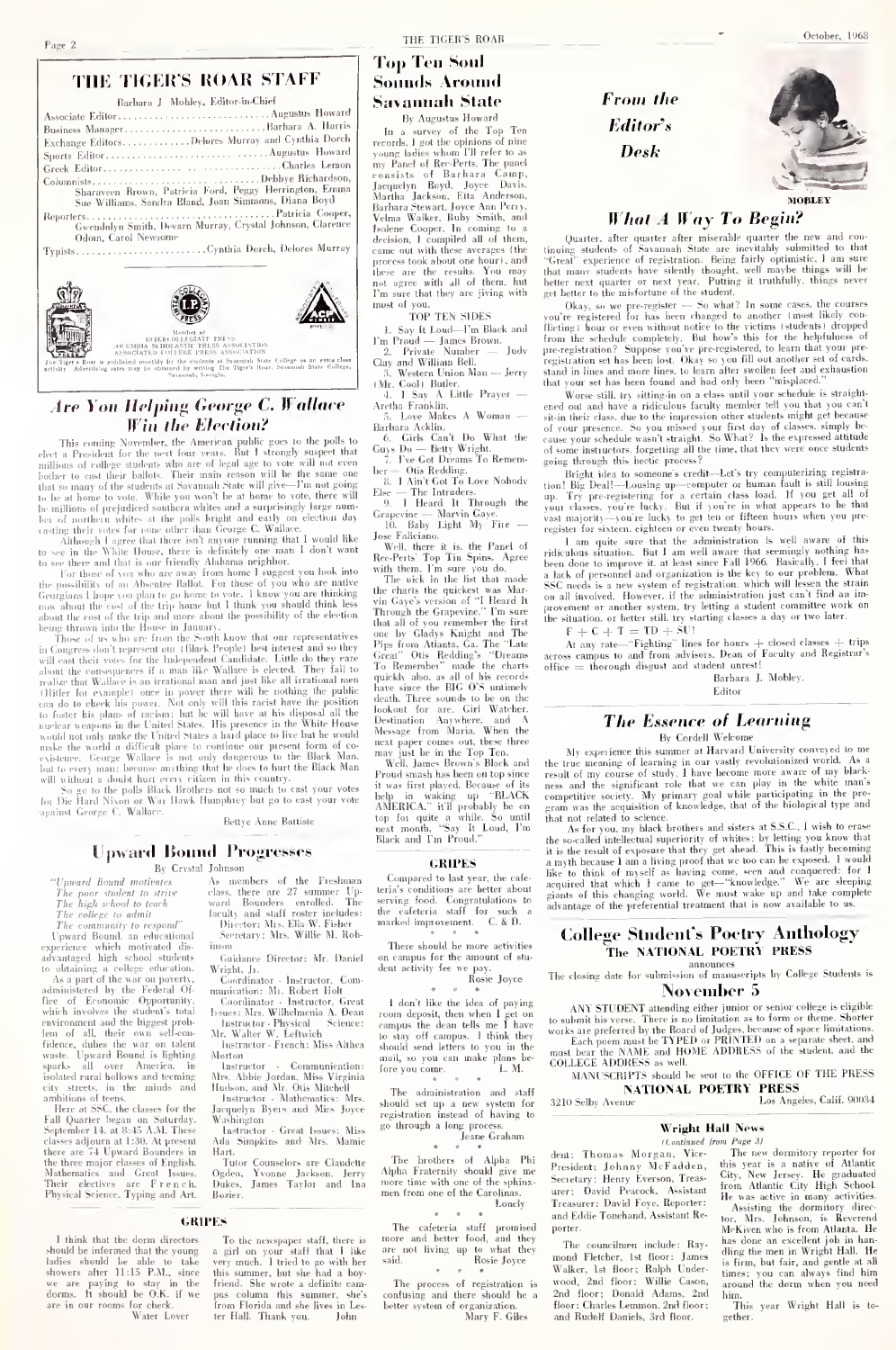

## **FASHION HOROSCOPE**





JACQUELYN ROBINSON LINDA MORGAN

Notonia y tour hereaccept of Indiana is a good way of keeping into the particle in our sensitivity. The controller intervals of the sensitivity of the sensitivity in the sensitivity of the sensitivity of the sensitivity o

Monder this in step is the African print which Miss Jacquelyn for the Robinson is versing on our control.<br>The Kinsin principal state of the Colembul and the Colembul and the Colembul and the Colembul and the Colembul and

in bell-bottoms, the Nehru collar, or the tailor loose man appearance would wrap anyone up.

Parties, parties, this is the target for our Homecoming Dance activities. The sheik-look for evening wear isthe velveteen black and gray lace trim dresses, with <sup>a</sup> mini length to touch off an extra line.

## Camilla Hubert Hall News

The residents of the historic<br>dormitory of Camilla Hubert Hall be have for the present term elected - >ep<br>the following slate of officers who - resi<br>were installed on September 29, - offi in Meldrim Auditorium by former<br>prosident, Barbara J. Moblev:

pr- sident, Barbara J.Mobley: Miss Brenda Venson, President; ^nss Martha Jackson, Vice Presi- dent: Miss Leila Jolly, Secretary: Miss Dorothy Hollinger, Assistant Ir<br>Secretary: Miss Berneice Jackson, me<br>Treasurer; Miss Karen Lashley,<br>Chaplain: Miss Gwendolyn Smith, 17<br>Reporter; Miss Nora Marshall, <sup>be</sup> Sergeant-at-Arms. Corridor Leaders: Miss Doris

Bryant, Miss Alfreda Lewis, Miss - <sup>5g)</sup><br>Joann Thomas, Miss Leona Trem- <sup>tor</sup> ble, Miss Barbara Williams. ss Camilla Hubert Hall, Shir-

ley William.

## Wright Hall News

On September 12th, the resi-<br>dents of Wright Hall had their<br>first dormitory meeting of the fall<br>quarter. Among the multitude of items on the agenda, the residents elected all of their officers and filled the vacant slots left open for

dormitory council. Also in the first meeting, emphasis (vas placed on dormitory life and what is expected from the freshmen in the four years to from<br>come. The main speaker at this the<br>meeting was Reverend Samuel from Williams, Dean of men and col- lege minister at Savannah State.

For the coming year it looks as<br>tough "State" will have a group though "State" will have a group<br>of hip freshmen. However, they  $S$ and social make-up. It has been<br>indicated by all the freshmen that<br>they are ready for work this quarter.<br>We must also face the fact that

\^'e must also face the fact that Wright Hall is much better con-ditioned than it was a year ago. There are numerous marked im provements in its internal struc-

It looks as though Wright Hall It looks as though Wright Hall<br>Will have u good group of dormi-<br>tory officers. The officers are as follows: Wesley Jefferson, Presi-<br> $\frac{C}{C}$ (Continued on Page 2)

## A. E. Peacock

Hall News<br>
The residents of Peacock Hall which<br>
held their first official meeting on September 23 in the lobby. The<br>
september 23 in the lobby. The local model<br>
officers for the term, the follow-<br>
ing persons:<br>
ing persons

Fresident, Marion Foston; Vice in Bresident, Shedrick R. Jerdan; Savasitat Seretary, Carthbert Burton; Assnitstat Seretary, Immy Denegal; the Treasurer, Jlo Castleberry; Parila-<br>meatarian, Lory Denegal; the Treasurer, Jlo

been very cooperative. Miss Peacock Hall for the year is Miss Ann<br>Hayes of Thomasville, Georgia.<br>Sgt. Walter Anderson, Jr. is Direc-Sgt. Walter Anderson, Jr. is Direc-<br>tor of the Dormitory.<br>C. Burton, Secretary-Reporter Fig.

Lester Hall<br>By Cynthia Dorch<br>Lester Hall is proud to an-<br>nounce the officers, queen and her<br>attendants for the 1968-69 year.

The officers are:<br>
President—Michele Lyons on<br>
Vice President—Doris Perdue<br>
Secretary—Roslyn Frazier<br>
Assistant Secretary—Beverly al<br>Assistant Secretary—Beverly al<br>
Hunter

Treasurer—Rudene Bell Chaplain—Martha Anderson Reporter—Cynthia Dorch The queen is Devarn Murruy from Fort Lauderdale. Florida and the attendants are Beverly Hunter from Fitzgerald, Georgia and Patricia Woodard.

## The Savannah State College

 $\begin{tabular}{l|c|c|c|c} \hline \textbf{S} & \textbf{S} & \textbf{color} & \textbf{C} & \textbf{C} \\ \hline \textbf{S} & \textbf{S} & \textbf{color} & \textbf{C} & \textbf{S} \\ \hline \textbf{S} & \textbf{S} & \textbf{S} & \textbf{D} & \textbf{S} & \textbf{color} & \textbf{C} \\ \hline \textbf{S} & \textbf{S} & \textbf{S} & \textbf{D} & \textbf{S} & \textbf{color} & \textbf{C} \\ \hline \textbf{centered organization, which pro-  
erstered organization, which pro$ 

## Savannah State Wins Spring Clean-up Project By Barbara Mobley

As most of you probably know by this time. Savannah State Col-lege won the contest in tlie 1968 Spring Clean-up project against its opponent, Armstrong State College, and S5,fl0() was presented to tlu- college by Mr. Wilbur Me-Affee, Chairman Advisor.

Yet in addition to that §5,000 additional SL000 was also presented for the individual organization which so faithfully worked ization which so faithfully worked along with us. Indeed at the time. <sup>I</sup> wish to thank each of the stu- dents, and organizations who worked with me and the staff of 1968 Clean-up Savannah project, <sup>1</sup> sincerely hope that each of you will join the others and me in recommending that this entire S6,000 be placed in the SSC Matching and Scholarship Fund;<br>so that it will be made possible<br>for us to assist many of the worthy<br>students entering Savannah State students entering Savannah Stat College<sup>1</sup>

As the General Chairman of the Ulean-up project, it is my sincere Ne<br>desire and wish that each of you who worked so faithfully and hard will come to the same decision and agreement as I have; and try realize that by our placing this S6,000 into the Matching and Scholarship Fund would indeed be a great and honorable help to institution.

Therefore, ladies and gentle-<br>men, I wish to ask that each of N men. I wish to ask that each of Never<br>which part of the money you wish which part of the money you wish<br>to place to the funds; and where<br>would you like for the rest of the Ins money to be placed.

Again, may <sup>I</sup> say thanks to each of you for doing such a great job in helping to clean-up the city of Savannah.

It may interest you to know that <sup>an</sup><br>the students who worked so hard, have made this project nationally the<br>known. Many states, cities, and Thi even towns, throughout the United<br>States of America, have come to states of America, have come to realize the true meaning of what<br>poverty really is and that there is the<br>something that can be done, and have therefore started <sup>a</sup> clean-up project of their own similar to

this one.<br>Finally, we are the sole support<br>of what has made the city of Finally, we are the sole support that of which has made the crity of by<br>progressive place to like the crity of the property place to live in<br>. So related the critical and the state of the sole of the state<br>of when you mad

Ladies and gentlemen the final<br>decision lies solely in the hands of decision lies solely in the hands of the<br>your honest and united judgment. <br>Thank you once again in behalf Sm<br>for our beloved President, Dr. in<br>Howard Jordan, Jr., Mr. Mills B.<br>Lane, President of the Citizens wou<br>and Southe sponsor of the project: Mr. Wilbur<br>McAfee, Dr. Prince Jackson, Mr.<br>Larry Sims, President, Student Government Association ; and the Government Association; and<br>yours truly, Cuthbert Burton, Genral Chairman and Coordinator of the project.

Juanita Rudolph. Treasurer; Mae<br>B. Jackson. Reporter, and Miriam Tł McMullen. Organist.

Officers of instruction include: Mr. Bernard L. Woodhouse, fresh man instructor and advisor; Mrs. Mollie N. Curtright. sophomore instructor: and Reverend James McKiever. junior and senior structor.



## Always After<br>By Juanita Jackson

By Juanita Jackson<br>Never before a rainstorm will find the rainbow<br>Never before the locomotive<br>should the caboose go

Never before the (hoose go Never before the dawn should we see the dusk Never before we are certain should we place our trust.

Never before the day will we see

the night<br>Never before the mistake is made

will we discover our plight<br>Never before the beginning should<br>Never before you have lost a few<br>will you appreciate the win.

Never before a crisis do we often<br>place trust in God

place trust in God Never before the child is spoiled do we realize we've spared the rod

Never before you've cried a little will you enjoy laughter.

It's never before all of these Instead it is always after.

## SSC Sponsors Citizens' Institute

President Howard Jordan, Jr.<br>announces that Savannah State announces that Savannah State prev.<br>College will sponsor a Citizens' to spons<br>Institute will be held on october 28th and 29th, from 6<br>October 28th and 29th, from 6 family<br>to 9 p.m., in Payne Hall, Room  $\frac{Gm}{Q}$ 104 or 109.<br>Goodwill is never a gift. It has

to coodwill is never a gift. It has<br>
Institute will emphasize many Aco<br>
Institute will emphasize many From<br>
ways in which goodwill can he<br>
cultivated. All of the methods sug-<br>
gested are common sense measures sug-<br>
that ha that have been used successfully <sub>w</sub><br>by citizens and the police officers.

Inadequate police community<br>relations are a problem born of  $\frac{1}{\text{with}}$ <br>our times for which we must find a solution. This solution is a probable aim of the Citizens In-<br>stitute. A planning meeting has<br>been scheduled for October 14 at the Frazier Home Community been<br>Center on May Street, adjacent been<br>to Robert M. Gadsen School, at choicen<br>7:30 p.m.

Richard H. Snibbe, Athens.<br>Richard H. Snibbe, Athens.<br>Richard H. Snibbe, Athens.<br>Ansaitate. Rehard H. Snibhe, Athens, plots<br>correlate the polytopy of the chief consultants for the higher<br>correlate state of the model of the polytopy from Freno State the<br>formal correlation of the polytopy from Freno State the<br>Coll of Galifornia, faculty member of<br>the International Police Academy, equ<br>State Department, Washington. due<br>D. C. He is presently a coordinator work<br>at the University of Georgia.

GRIPES<br>The dining hall is much too small to accommodate SSC's en-<br>rollment. It becomes more and more inadequate every year. Wendell Humpkins<br>more inadequate every year. Wendell Humpkins

There should be more student has<br>apathy on SSC's campus. http://<br>Larry Sims

Thoughts from<br>An Open Window

Poet's Korner

Ey Evelyn L. Wilkerson

Of time, places, faces; memories<br>we wish to elude.<br>The bright patches of trees smile<br>jauntily back,<br>Reliving the days of mirth and

tact. They remind of the good that has

They remind of the good that has come and past. The pleasant memories that linger and Inst.

They are symbols of that last fresh

brciilh. Ilial fills one exuberantly and

then time one extractionary and<br>then has left,<br>Now each leaf drifts gently to the

As the wheel of seasons begin a As the wheel of seasons begin <sup>a</sup> new round. And along with the seasons that



## MR. HOGENS Interview Willi Mr. Robert Hogens, New Dietieian

By Augustus Howard<br>Question: "How do you like<br>working here at Savannah State<br>College?"

Answer: "I like it here very well. The type of job that <sup>1</sup>had previously. left little time for me to spend with my family. This job <sup>is not</sup> so time consuming, there-<br>fore. I have more time with my

tamity.<br>Question: "Where were you employed before coming to Savannah

State?"<br>
Answer: "I worked for Saga<br>
Food Service, We fed over 1,500<br>
Food Service March (Iniversity in<br>
students at Carol University in<br>
Ohio. I was also connected with<br>
where over 1,200 students and the<br>
where over 1,200 with this firm for over five years." Question: "What are some of the changes that have occurred

 $size$  your orrived, and what are your control, and what are some of your color polarities has been built in the width there are has been built in the wealth where in the selection of both change and young Lables have been c but compliments. As for the buture,<br>we are trying to organize a buffet, at least once a month—which<br> $1$  think will be sort of a treat for<br>the students. We have purchased the students will make<br> $\mathbf{w}$  in space of a propo

Answer: "I graduated from<br>Culinary Institute of America,<br>after which I continued my studies<br>at Brocten, Massachusetts. I also<br>Brocten, Massachusetts. I also<br>the Culinary Institute."<br>the Culinary Institute."

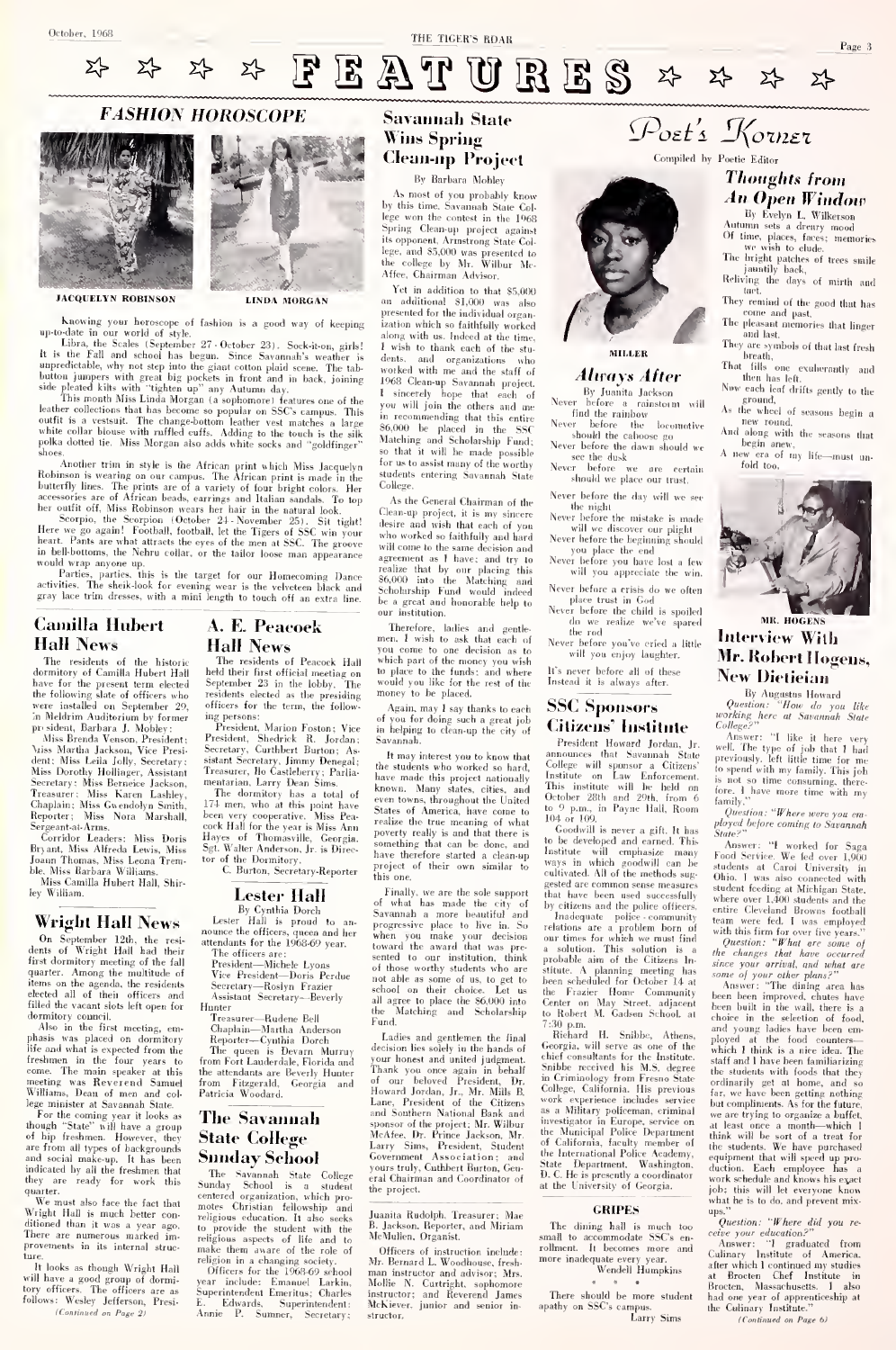## Page 4 NEWSCOPE \* EVENTS Afro-American Studies:

## Enuma Sue Williams Represents NAACP Dr. Walton SSC Chapter at 59th Annual Convention

**Grad School Aspirants** 

*Urged to Plan Ahead* 

scoper

The Miss Emma Sue Williams, a junior, majoring in Mathematics<br>from Bainhildge, Georgia, represented Savannah Siste Colleges<br>cented Savannah Siste Colleges<br>Chapter of the NAACP at the Nahibal Couvention, held built Jersey.<br>The NAACP's Convention is

annual meeting of Youth and College Chapters, which aims to improve students in an interrucial, nterfaith, nonpartison, social action organization

Activities in the convention in Activities in the convention in-<br>cluded lectures, luncheons, Youth<br>Freedom Awards, dinners, and<br>dances. Attorney Bobby Hill of<br>Savannuh. Georgia was guest speaker at one of the dinners

Anyone preparing himself for

admission to graduate school

the requirements in advance<br>Among other things, many gradu

ate schools now require scores

from the Graduate Reservi Exaministance (and December 26 and on January 18, 1968 and on January 18, 1969<br>22. April 26. and July 12. in 1969, 1968 and on January 18, 1968<br>sum that they have the second behavior of the secon

granting agency. Early registrati straining agency, Early individual<br>can be tested at the location of<br>this choice and without baving to

the three dollar fee for late

 $\bold{department}$ 

ieristration.

This organization was rans organization was repre-<br>rented from all sections of the<br>United States and Canada.

The college chapter of the<br>NAACP announces the following<br>persons as officers for the school<br>une 1060-1060.

year 1968-1969:<br>President: Emma Sue Willi Vice President: Charlie Gauldin

Vice President: Charlie Gauelli<br>Sevretary: Patricia Smith<br>Treasurer: James Benjamin<br>Reporter: Merolyn Stewart<br>Advisors: Mr. B. L. Woodhouse<br>r. Prince Jackson, Mr. Hogan

 $\mathbf{a}$ 

Dr. Prince Jackson, Mr. Hogaan.<br>We have selected as our Queen<br>Miss Shelia Gordy, Miss NAACP:<br>Miss Juanita Rudolph and Lurene<br>Burkes, attendants.<br>Emma Williams, President

Merolyn Stewart, Reporter

The Graduate Record Examina-

tions in this program include an<br>Aptitude Test of general scholastic<br>ability and Advanced Tests of

ability and Advanced Tests of<br>subjectments in 22 major fields<br>of study. Candidates determine<br>from their preferred graduate<br>schools or fellowship committees<br>which of the examinations they<br>hould take and when they should

spound take and when they showed<br>be taken.<br>The CRE are contained in the Bulletin of *Pulprima-*<br>tion for *Candidates*. If this hooklet

is not available on your camp

## **Presents Case** Study



Associate Professor of Science Annual Marine, Jr., at the 53rd<br>Annual Meeting of the Associ-<br>ation for the Study of Negro Life ation for the Study of Negro Lite<br>and listory presented his paper.<br>The Negro in the Prohibition<br>Party: A Case Study of the Tene<br>nessee Prohibition Party. The<br>general theme for that particular<br>session on Ortoher 4th was<br>se session on October 4th was<br>Populists, Progressives and Pro Lu<sub>p</sub>....

mmuon.<br>Walton, a native of Athens will<br>later publish the paper under the<br>title of A Political Analysis of the<br>Negro- and the Tennessee Pro-<br>hibition Party. Dr. E. J. Desn.<br>Head of the Department of Social Head of the Department of Social<br>Science was also present at the<br>meeting, which was held from<br>October 3rd through the 6th a<br>the New York Hilton at Rocke from feller Center

Among those attending the meeting were Benjamin Quarles<br>Vice President: John Hope Frank attending the Charles H. Wesley. C. T lin, Charles H. Wesley, C. A.<br>Bawte, Raymond Pace Alexander.<br>Lawrence D. Reddick. Herbert<br>Aptheker, Hervert Hill. Honor-<br>able Roger Wilkins, Assistant<br>Attorney General of the United<br>States. and President of the organization. J. Rupert Picott.

### 20 Persons Added

### Hampson J. Hans Parry

merly employed as an Assistant<br>Professor of Social Sciences at Arnistrong State College, Savan nah Centuin

Hubert L. Reeves, a native of Little Rock, Arkansas, joins the<br>forulty as a Part-Time Instructor<br>in Business Administration. He in Business Administrative. The Mercived the A.B. degree from<br>Morchouse College, Atlanta, Georgia; and the M.A. degree from<br>American University, Washington,<br>American University, Washington, D. C. He has done further study<br>at Northwestern University, Chi<br>cago, Illinois. Mr. Reeves was for espectrumois. Mr. Reeves was formerly employed by the U. S. Department of Labor, Washington, D. C.

D. C.<br>Bernie Slotin, a native of Samanah. Georgia, joins the faculty<br>as a Part-Time Instructor in Business Administration. He received the B.S. degree from the University of Pennsylvania, and is also<br>a Certified Public Accountant a Certificat Funne Arecuments<br>Having received certification from<br>the Sharton School of Finance, in the snarton school of Finance, in<br>Pennsylvania, Mr. Slotin is the<br>manager of a CP Accounting Firm

joins sor of English. She received the A.B. degree from Spelman Col<br>lege, Atlanta, Georgia: the M.A<br>degree from Atlanta University rege, Ananta, Georgia: tue 21.24<br>adgree from Atlanta University:<br>and the M.M. degree from the University:<br>versity of Maryland, College Park,<br>Maryland. Mrs. Williams was for-<br>merly employed as an Assistant Professor of English at South<br>Carolina State College, Orange hure, South Carolina

burg, South Carolina.<br>
Delay Sanford, a native of Vi-<br>
dalia, Georgia, joins the faculty<br>
as an Instructor in Social Sciences.<br>
He received the B.S. degree from<br>
Savannah State College, and the<br>
SAVAS degree from Dugnaring Savannan State Conege, and the<br>M.S. degree from Duquesne University, Pittsburgh, Pa. Mr. San-<br>ford was formerly employed by ford was formerly employed by<br>the Hill House Association, Pitts burgh, Pennsylvania

Robert Bess, a native of Wheeler Rohert Bess, an antive of Wheeler<br>County, Georgia, joins the staff as the staff as the correlay<br>near Officer. He recoived the staff as the state College, and the M.A. degree<br>stare College, and the M.A. degrees from Indiana Counselor

Wilhur Camphell, a native of Wither Campbell, a native of<br>Stateshoro, Georgia, joins the staff<br>as Financial Aid Officer. He re-<br>eviewed the B.S degree from Su-<br>vanual State College, and was for-<br>merly employed by the Clatharan-<br>Savannah Board of Educa School.

Rufus Hogan, a native of Ohio.<br>joins the staff as Director of Food pours use start as touceauf 01 F000<br>Service. He has studied exten<br>sively in France, and was formerly employed hy the Holiday Inn of<br>America as Institutional Food Tesin

Miss Shirley Baker, a native o Savannah, Georgia, joins the staff as Reo<br>Office.

Office.<br>Nics Carolyn Bell joins the staff<br>as Clerk in the Registrar's Office.<br>She received the B.S. degree from<br>Savannah State College.

Mrs. Precious Jones, a native<br>of North Carolina, joins the staff<br>as Secretary in the Registrar's Of

as Secretary in the Registrars Orleans<br>Figs. 1. She was formerly employed<br>as a Secretary at Fort Valley State<br>College, Fort Valley, Geergia.<br>Miss Rosa Hogan, a native of<br>Sylvania, Georgia, joins the staff<br>as a Clerk in the

Library. She received the B.S. de-<br>gree from Savannah State College.<br>Miss Lois Milton, a native of<br>Dublin, Georgia, joins the staff as<br>a Faculty Secretary. She received<br>the B.S. degree from Savannah e 13.5. uegree rrom Savannan<br>ate College.<br>Mrs. Julie Tremble, a native of Stat

one, June Tremple, a native of<br>Savannah, Georgia, joins the staff<br>as Clerk in the Alumni and De-<br>velopment Offices.



## 2 ft. x 3 ft. only \$195

Send any block is white or colo

photo (no n<br>"Swinghine" stues) and the name any Swington prosence (NART, P.O. Box 165,<br>Woodside, N Y, 11377. Enclose \$1.95<br>cash, check, or money order (no<br>C.O.D/s). Add sales tax where appli-

.<br>Poster rolled and mailed (post Poster roued and matted spot-<br>paid) in sturdy tube. Original mate-<br>rial returned undemaged. Satisfaction guaranteed



# **New Curriculum Area**

ollege Press Service<br>—W. E. B. DuBois. LeRoi  $CPS$ ). Jones and Malcolm X are heing<br>read along with William Faulkner,<br>Erich Fromm and Paul Samuelson in classrooms across the country<br>this fall, as colleges and universi

this fall, as colleges and universi-<br>ties integrate their curriculum as<br>well as their campuses,<br> $\text{Even}$  as their campuses,<br>the curriculum as<br>upcars in many schools following<br>the assassination of Dr. Martin<br>Luther King, pro tutions have organized courses an even departments in Afro-Ameriean n Studies.<br>Much of their activity is directly

traceable to pressure last spring<br>from student groups who felt that in presenting only white An white American litera ture, colleges were ignoring or<br>downplaying an important facet<br>of the nation's culture. Professors. of the nation's culture. Professors.<br>who decided that America's racial<br>crisis necessitated a deeper and<br>more diverse knowledge of American<br>can minorities the numerous<br>scholarship made possible, joined<br>scholarship made poss fight

ie tight.<br>Previous study of black civiliza tion had been limited almost en tirely to the history or geography<br>of Africa. Now, students wanted<br>to learn about the Negro in<br>America-his history and his<br>contributions to their society, his<br>political and intellectual evolution

political and intellectual evolution<br>from slave into militant.<br>Most of the courses in block<br>studies deal with Negro literature<br>(writers like LeRoi, Jones, James Baldwin), Negro American history Baldwin), Negro American history<br>(on which Duflois and historian<br>Staughton Lynd have written),<br>and music and folklore. Also<br>common are courses on proverty, race relations and other sociology

courses.<br>
Form schools who enroll sub-<br>
stantial numbers of hlack students<br>
are expanding their block curve<br>
rivala. Many of them are adding<br>
Swahili to their language courses<br>
universities in New York City<br>
universities i Some of the courses are

ophisticated. Illinois University's Focus program offers "Political<br>Economy of Discrimination": Economy of Discrimination":<br>Cornell University is introducing<br>"Economic Development of the<br>Urban Ghetto": Northwestern<br>"Similinois State College offers a<br>"Seminar in Inner City School<br>Problems."

Under pressure from sociology students, many universities which sed to send students into nearby used to send students into nearby<br>cities to work in housing projects or voter registration as part of<br>other courses are now giving<br>credit for "field work" in ghetto neighborhoods

guoornoous.<br>in schools which so far hav in schools what so it decided to<br>give credit for existing community<br>action programs, students and prohave set up their own non-<br>or "free university" courses fessors eredit or "free university" courses<br>in black history and literature or ul music

"soul music." <br> why the sudden furor over black stadies? Many educators, as well as students, have been accused of neglecting black students and black values in their curriculum plans: students have felt gaugity about the credihility. Most academicians hearning more about the cultures<br>that function within the larger one<br>of WASP and Irish-Catholic

merica.<br>At Cornell, which is contemplat ing an undergraduate major and<br>a graduate field in African<br>Studies in addition to its new

Studies in addition to 18 new Secures.<br>Coorses, graduate student Paul<br>DuBois, in an ad hoc committee<br>report, told the university:<br>Colviously, change will neither<br>be easy or immediate the po-<br>tential contribution of the pro gram can only be reamered atternation is given to<br>the precise structure and content.<br>Yet. the need for care and<br>precision must not be used as an even<br>events for inaction and delay.<br>The University must soon content.

front its social responsibilities or its primary contribution will have<br>been to the disintegration of its<br>own and the larger society."

## In-Service Institute In Chemistry

By Sophia D. Way

The chemistry department is<br>presently engaged in an In-Service presently engaged in an In-Service<br>matrix for second-<br>ary school technistry for second-<br>and general science. The institute, which hegean September 18, 1968<br>under the under the department of the department's head. Dr. Charl 1909. The National Science Foundation is sponsoring the institute<br>which holds weekly, Friday night<br>classes. Dr. Robert Johnson instructs the classes with four major structs the classes with tour major<br>objectives in mind: (1) To offer<br>to science teachers, within a ra-<br>dius of approximately 50-75 miles<br>of Savamah State College, fundatental courses in chemistry. (2) To increase the teacher's capacity to motivate students into science<br>careers. (3) To create in the high school teacher a greater awareness school teacher a greater awareness<br>of prominent scientists. This will<br>also serve as a means of stimula-<br>tion and enthusiasm. (4) To help<br>fill out a void in the teacher's backgrounds in subject matter, so that they may begin an advanced<br>degree program at some graduate

National Poetry Press<br>The National Poetry Press of<br>Los Angeles, California, has in-<br>ormed Emanuel Larkin, a social Los formed Emanuel Larkin, a social<br>science major, that his poetry<br>manuscript has been selected to useript has been selected to<br>"PEGASUS" College Poetry<br>168. This volume contains appear  $06168$ 1,000 manuscripts that are fax show the average.

Larkin who enjoys writing<br>poetry as a hobby, has written<br>several manuscripts.

school without having so many under-graduate prerequisites to<br>take. In an effort to fulfill these objectives the institute offers three

Chemistry 500 T - Physical Laws of Chemistry, Chemistry 501 T-The fundamentals of Chemis try Reaction, and Chemistry 502 T -Selected Topics, will be taught the first, second and third quar-<br>ters. Three credit hours are given for each quarter.

Singerda, covering books and in<br>Figura . The particular stress of the particles who include Verme Jennifer<br>and induce the particle of the particle of the particle of the particle of<br>the stress of the stress of the stress Stipends covering books and man, Hodge Liementary School, Savannah; Jumes Terry, Savannah; Frederick Glover, Windsor Forest, Savannah; Theodore Brown, Sainty vannah; Theodore Brown, Sainty Pita, Savannah; Theodore Brown, Sainty Pita, Savannah; Theodo rus, awannan; uaur comons,<br>Burgess Landrum, Millen: Vivian<br>Rohinson, Springfield Central<br>High School, Springfield; Lucille<br>Thomas, Screven; Teafile Contavi<br>Sicay, Georgia Southern College.<br>Stateshoro; and Rosa Pasha.<br>Beach nah

The department anticipates a most progressive academic year.

is not availante on your campus.<br>
you may request one from Edu-<br>
cational Testing Service, Box 955.<br>
Princeton. New Jersey 08540; 990<br>
Grave Street. Evanston. Illinois<br>
60201 or 1947 Center Street.<br>
Berkeley, California 94 Giant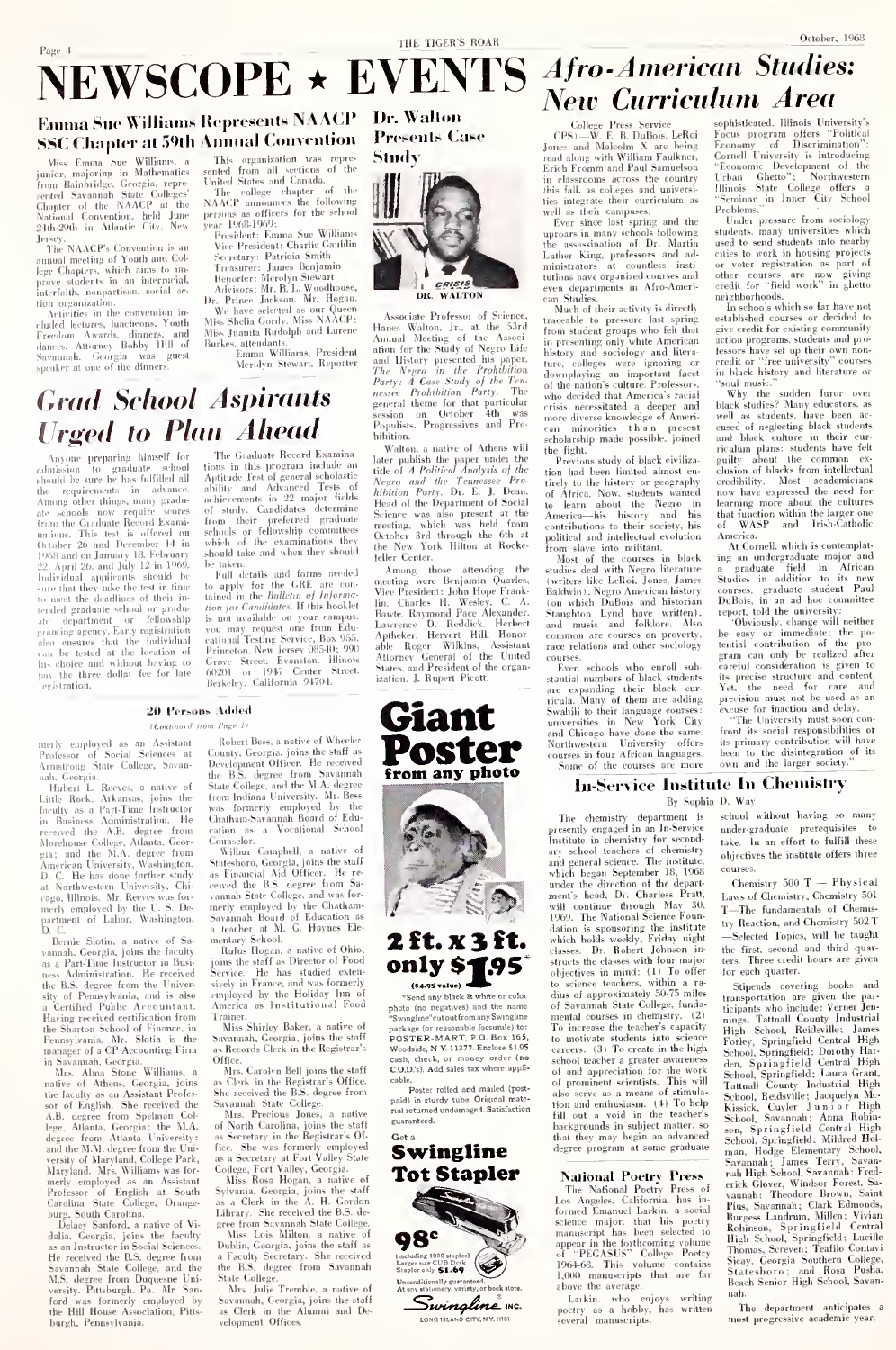# October. 1968.<br>
SAVANNAH STATE COLLEGE IS . . . AKA Extends



When I asked the following questions to many of the cute Fresh-<br>man girls that came to SSC this year and some of the guys. I received and ex-<br>many answers. The answers follow the questions.

Uuestion: Being a freshman, how do you like Savannah State Birl<br>College? Did anyone or anything make you decide why to come here? Ho<br>Did you read about it, or did a former graduate or student hip you to H.<br>H? Just what mad

(1) Precous Dean Bolton, Secretarial Science, West Side High, Smither, Ca.: As a freshman, 1like SSC very much. 1 chose to come top there because 1 had heard many interesting things concerning the busi-<br>ness majors, especi

(21 Derothy Hollinger, Business Education, Washington High. (3)<br>Blakely, Ga.: I chose to come here because 1 think that they have a wis<br>very good Business Department, 1 know this for a fact! We have two<br>business instructor

|.il Julia Mobley, Sociology. Blakeney High, Waynesboro, Ga.: <sup>I</sup> like SSC because <sup>I</sup> think it is the finest college in Georgia. <sup>I</sup>chose In come here because one of my former instructors, Mr. Johnny Brown, told me so much about it.

<sup>141</sup> Berne Peterson. Social Science. Mayo High, Davidson Caustin Carolina: 1 like SSC because it offers so many fields of vocation. and<br>more thermore was because a friend of mine here as the resonant inspired me to come

15) Brenda Foston. Elementary Education, J. F. Boddie High. no.<br>Milledgeville. Ga.: 1 chose this college because of the nice surroundings of and the highly spoken things that some of my friends had said. I often We'<br>visited SSC and it was very nice to see such inspiring people. The repr<br>inspiration of these people made me choose SSC as my Alma Mater. wan

(6) Alomii Butts, Suciology, Campleil Scavier High, Dayton, by<br>Beach, Florida: While traveling last winter 1 met a few haskednal schlassels<br>players from SSC who spoke very highly of SSC. Recause of the liting<br>players from

<sup>1</sup> (1) Jove Hollinger, Newidaing-Dringha, Blakely, Ga.: Singler Press, The Clement SC because 1 feel that they have the best of one of the weakly pregrams to offer in Navia Science. Thave triends and relatives strength ha

(8) Otis Fletcher. Central High, McRae, Ga.: 1 felt that the field<br>a would major in could best be supplied here. To some, college life tive<br>is dull in the field of socialism, but to me. I have enjoyed the past<br>weeks. I hop shine in my path, thus giving me the choic

(9) Raymond Fletcher, Sociology, Pinevale High, Valdosta, Ga.: Utile and enjoying my stay her at Navannah State very well. I am sure lame lies apply to like it here. I understand the classes are tough and you will start ex anxious and ready to sing.

(10) Erenda Sutton, English, Lucy Laney, Augusta, Ga.: I like it<br>O.K., but I don't like being on probation one bit. I chose to come here it.<br>for many reasons, but I will only name a few: (1) good education, (2)<br>to get away

<sup>111</sup> Charles Jones, Jr., Electronics, Liberty County High, Me-<br>
https://www.chiral.com/2011/2012/2012/2012/2012<br>
between more rewarding those poles and the collected in the beer more rewarding than I suspected it would be

school teachers.<br>
1 like SSC because is offstelligh, Waynesboro, Ga.: that SSC because is offstelligh, Waynesboro, Ga.: that<br>
chlucational facilities. If fers a variety of scholastic opportunities and<br>
chlucational facilit

<sup>1</sup> <sup>13</sup> <sup>1</sup> Harold Curry, .Math, Whitman Street High. Toccoa, Ga.: As <sup>a</sup> freshman, <sup>I</sup> like SSC as much or more than <sup>I</sup> could like any' other college, <sup>I</sup> grow more fond of it every day. <sup>I</sup>chose to come here because of the campus and the city is so beautiful; also because <sup>I</sup> know some very intelligent people who graduated from here.

(14) Diana Boyd, Basiness Education, Peter G. Appling High. takes the forward to 1 clone in the starting that I've always fooked any first properties and the starting the reduction of  $\mathbb{F}_{\mathbf{f}}$  is the close of the st

(151 Dora Jean Jakes, Masic, Attapulgaus Mt. Mariah High, Atta- ing<br>sulgas, Ga.: 1 think SSC is a wonderful college. 1 like it very much. ACT<br>clobes to come here mainly because of its curriculum. Some of my BiD<br>relatives a

## Greetings

The Gamma Upsilon Chapter of The Somma Cosmon Chapter of<br>Alpha Kappa Alpha Sorority, Inc.<br>extends a hearty greeting to al extends a hearty greeting to all freshmen, entering students, and new faculty members. We cordially welcome you to the Savanniah State College Family, and wish success for you in your individual careers. The sorors of AKA are

The sorors of AKA are very<br>happy to see so many familiar the<br>faces which have returned to The<br>campus. We wish for you too. all Ba<br>the success that SSC affords.

the success that NNC alfords.<br>Speaking of success, we take this opportunity to announce that several of our recently graduated sorors have been employed in new soror<br>and exciting careers. Soror Bar-<br>Bristol Myers Co.: Soror Rosa<br>Bristol Myers Co.: Soror Rosa<br>Hogan is a librarian at the Asa<br>H. Gardon Lilirary here on<br>employes Northern College of He top secret government project. Ph<br>These are just a few of our sorors its<br>who have attained new heights we

since their recent graduation. Hote<br>Once again we extend warm C<br>greetings to the SSC family and the wish you every success in this

school year.<br>Basileus—Soror Patricia Jenkins tiv Reporter-Soror Lilian Bryan

BACC and<br>(Continued from Page I) son<br>Man. We have experienced and Ma analyzed the white power structure<br>and have concluded that it is de-<br>signed for the oppression of Black<br>Progress. What do we mean by Ple<br>BLACK POWER? We mean economic, political and social control Corresponding Secreta<br>of Black people by Rlack people. Leonard Jenkins; Financial Sec of Black people by Black people. We want Black Representatives to represent Black Communities. We<br>want large Black businesses run represent Black Communities. We want large Black businesses run<br>by Black people. We want Black<br>schools controlled by Black peo-An<br>ple. In other words, we want to De ple. In other words, we want to Dean<br>determine our own destiny. We Parlia beli e in separation, not integra-<br>We have tried to integrate Since Separation is forced on us.<br>we want to close ranks and [ engthen our separation. This is<br>ere **BLACK POWER** and where BLACK POWER and BLACK UNITY take over. BLACK UNITY and BLACK POWER are closely related: because with unity comes power if it is used effec-tively. We all need the help of each other. "Individualism is a<br>white desire; and co-operation is<br>a Black need." Intellectual and cultural enlightenment are part of the bettering of Black Communi-<br>ties. "Black people have got to one<br>start believing that what you're ear<br>going to hear is more important ine than what you're going to say, 'cause you already know what you're going to say. You've said

it 500 times." tic<br>" One of the main frustrating<br>" problems of the Black Man is self hatred. The reason for this is that<br>we know so little about ourselves problems of the Black Man is self<br>that we know so little about ourselves.<br>We know so little about ourselves.<br>This news media and through his twe<br>teachings. The white man has de<br>drawn a distorted picture of the nix<br>Black Ma robbed us of our pride by saying that we had bad hair because itis KINKY and just look around you, and we nad nad nair because it is<br>KINKY and just look around you,<br>and at yourself and see how many people still believe this fallacy.<br>"We say 'NEGROES' are suffering from mass insanity. Any man<br>who burns his hair, bites his lips, stand<br>or bleaches his skin has got to be

insane." The white man has not only taken our culture and history but our names from us. He will go to any extent to keep us from identi-<br>fying with our true self. Let us<br>Black Men build Black schools so h that our children will have the true knowledge of themselves. Being BLACK has seven aspects: ACT BLACK. TALK BLACK, BUY BLACK, CREATE BLACK, VOTE BLACK. THINK BLACK, and LIVE BLACK. UHURU!! ( Freedom.)

## (aiaaniKiDOM Zeta Phi Beta<br><sup>Rho</sup> Ecta Chapter of Zeta Phi News of Deha

Kho Beta Chapter of Zeta Phi<br>Beta Sorority welcomes all fresh- of<br>men and continuing students to we<br>Savannah State College. May you - fit

avec a successful and enjoyable car<br>
At this time Zeta Phi Beta<br>
Avarority would like to amnounce with<br>
Avarority would like to amnounce where<br>
their officers for the year 1968-69.<br>
They are: Annie Pearl Summer, in 1<br>
Basi Basileus; Emma Graham, Graham, Graham, Emma Espistoleus.<br>and Fannie White, Epistoleus.

The Zelus are happy to have soror Jonn Wright back with them this year. Mrs. Madeline Dixon is the advisor

Fannie White. Reporter

## Alpha Phi Alpha News

The Delta Eta Cliapler of Alpha Phi Alpha Fraternity, Inc. held – ha<br>its first business meeting of the – Se<br>year at Savannah's DeSoto-Hilton – Je

Motel. Charles Wiliiite, president of the organization opened the <sub>w</sub><br>session concerning plans for ac-

tivities for the coming school year.  $\frac{1}{18}$  As advisors for the term, the  $\frac{1}{18}$  organization has J. B. Clemmons,  $\frac{1}{16}$ head of the department of Math Tea<br>and Physics, and Dr. Prince Jack- anne

son, an associate professor of Mathematics.<br>The officers for the year are: <sup>DHA</sup><br>President. Charles Wilhite; Vice<br>President. Sharon Bryant; Drean<br>Pledgees, Acie McCullough, Jr.: MI<sup>6</sup> Recording Secretary, James Smith; Corresponding Secretary, Leonard Jenkins; Financial Secre-tary, Anthony Stewart; Reporter, Carl Stewart; Chaplain, Reginald Wade; Liaison. Stanley Smith, Murray Brooks; Sergeant-at-Arms, Amos Johnson: Assistant Dean Pledgees. James Bennett Parliamentarian, Roosevelt Eady.

The sorors of Delta Nu Chapter<br>of Delta Sigma Theta Sorority<br>would like to welcome all the freshmen to our wonderful<br>campus. Delta Sigma Theta is a<br>public service sorority, therefore,<br>freshmen if you are having trouble with your assignments, any of the sorors will be willing to help you in any way possible.<br>We would also like to weld

We would also like to welcome back our lovely pyramids. They are; Sliirley Young, Yvonne Jack-son, Sophia Way, Lufreda Wil-liams. Margaret Brock. Rudean Belle, and Edna Walker.

On September 29. the sorors met and elected soror Betty Battiste as "Miss Delta." Her at-

enadusts are soror Juanits Jackson<br>suid soror Ann Harris.<br>The officers for the current year<br>ser: Barbara Mobley, President;<br>tra Rocker, Vice President;<br>Bentrice Thomas, Scoretary; Bar-<br>bara Walker, Teorspoudence<br>Sevetenry:

We are also proud of our sorors who received scholarships for the current year: Sorors Doris Mikel Ina Rozier, Patricia Mobley, Bar- bara Walker, and Ann Harris are recipients of the Georgia Stale Teacher's Scholarsliips in tlie ount of \$1,000.

Finally we are asking every- one to join in and cheer our Tigers on to victory, becousc we all know. "There's nothing like THE MIGHTY, MIGHTY TIGERS."

GRIPES<br>1 think the pledging period<br>should be cut down to six or nine-<br>weeks, L. P. B.

Bus service should be provided from campus to the Kennedy building and back. F. W.

## tion. We have tried to integrate THE NATURAL LOOK ON CAMPUS<br>but we were denied and rejected.



JEWEL WISE

THE THE SEE THE THE Natural Look seems to be our campus. The trends around our can<br>campus. The girls who are wearing this trend seem to be very proud of it just as others are. When asked the following questions, they answered

Nora Marshall (Freshman): "My friends and associates have stated that they admire my natural, mainly because of two factors. First, it is very neat, clean and intact. Secondly, it looks nice on me. As far as the faculty, it has the faculty.<br>
I have not received any com-<br>
I have not received any com-

ments."<br>"When I first started to wear my<br>"When I first started to wear my<br>natural. I received quite a few<br>mixed comments. Most of the comments were favorable, but a few of my friends couldn't understand why I wanted to go natural. Shirley Young (Junior): "My friends and instructors are very

> SSC Alumni fContinued from Page 1)

**SSC Alumni** youth work committee of  $(Continued from Page 1)$  wannah Branch of the NA bonors in a class of 160, and went  $\frac{1}{\sqrt{2}}$  and went serve in any function when on to the Howard University to the state Capitol, and I School of Law where he obtained his law degree.

The only Negro member of the V. S. delegation to the World As sembly of Youth meeting in Tokyo, Hill is chairman of the

**NATURAL LOOK OF CAMPUS**<br>  $\frac{1}{2}$  imputed to me, but my owner<br>  $\frac{1}{2}$  imputed to me, but my owner<br>  $\frac{1}{2}$  imputed  $\frac{1}{2}$  imputed  $\frac{1}{2}$  imputed  $\frac{1}{2}$  is a<br>  $\frac{1}{2}$  imputed and individue on  $\frac{1}{2}$  th **IOIN CABLE U.5**<br>
important to me, but my aware-<br>ness of my heritage is ever more<br>important. 1 am . "Block and important. <sup>I</sup>am "Black and Proud" and nothing can change that fact."

Sharaveen Brown (Junior): "My friends and instructors have accepted my Natural Look very well. I have received many compliments on the 'New Me.' People are now realizing that we can be our natural selves, Black, Proud

and Beautiful." Jewel Wise: "The aesthelical beauty of the 'Natural' (the hair<br>style that springs back into its<br>own curls) is truly uncompromis-<br>ing. The reception of my Natural<br>Look has been most compli-<br>mentary, from students and faculty members alike. I am proud of<br>all my *'Naturally Black'* sisters.''



SHARAVEEN BROWN

vsnnah Branch of the NAACI

"I am going to offer myself lo serve in any function when <sup>I</sup> gel to the slate Capitol, and I'm also "I am going to offer myself to<br>serve in any function when I get<br>to the state Capitol, and I'm also<br>going with an open mind," Hill<br>said of the seat he'll take next<br>year. year.

"I intend to introduce a bill t withhold a rent repair statute for persons living in sub-standard housing." Hill commented.